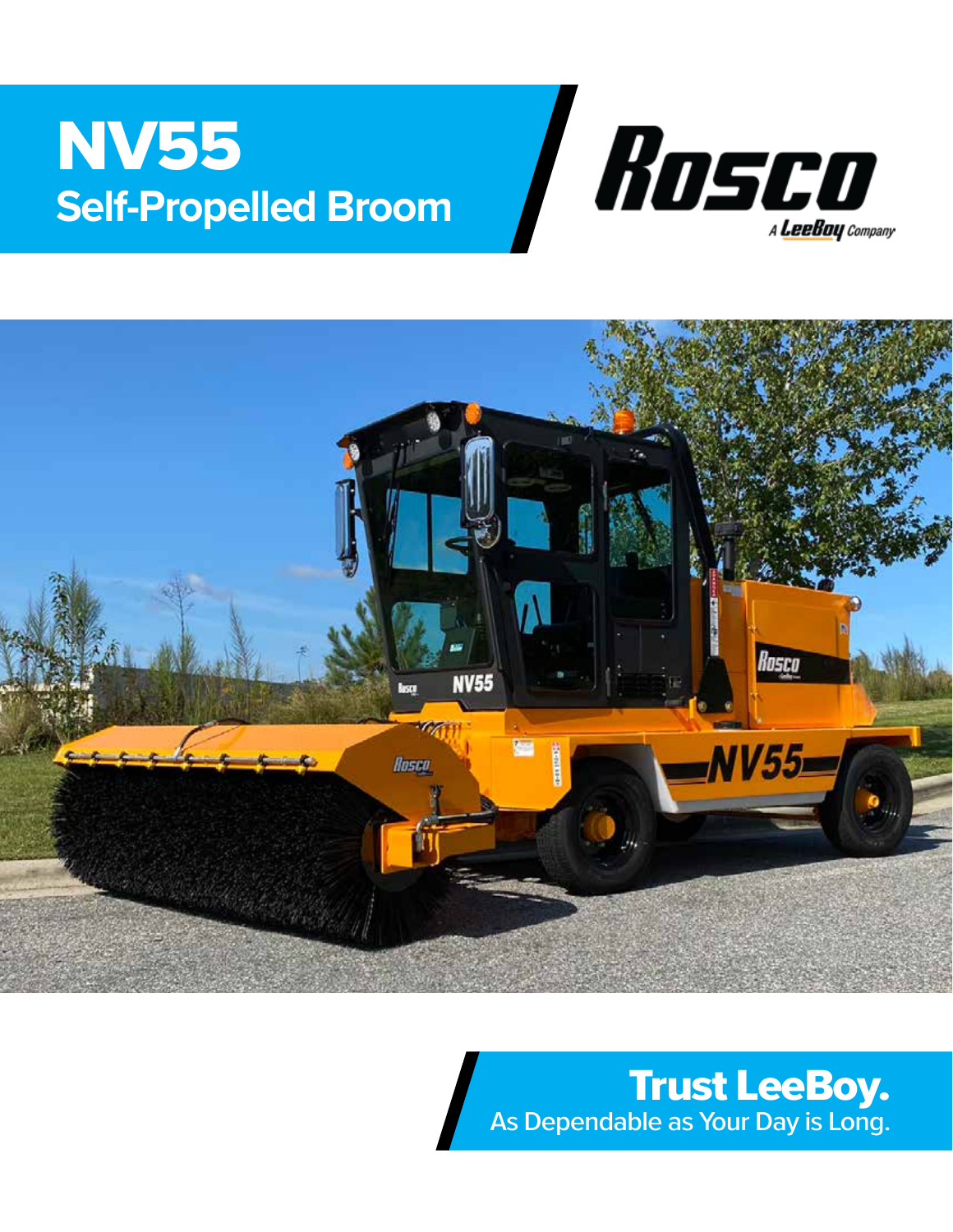# Engineering Excellence



### **Powerful sweeping action. Ease of operation.**

We are LeeBoy. The name behind the world's most dependable and productive commercial road construction machines. Driven by ingenuity, LeeBoy products are among the most trusted and requested in the industry. Because we understand what drives you - and we deliver.

The broom for professionals, the NV55 is designed for simple operation and superior



sweeping action. Fingertip controls and a multifunctional joystick equipped with controls for floating the brush and swinging the broom left or right provide precise movement and enhance ease of operation on the job site. From municipal residential street sweeping to parking lots, milling and construction sites, the NV55 Broom provides an efficent and effective means for sweeping.

The brush system features a heavy-duty gear pump and brush motor for maximum sweeping applications ranging from road construction and industrial site cleanup to landscaping and snow removal. The standard model broom angles at 30 degrees right or left. If equipped with the optional side shift function, the angle increases to 54 degrees, and the brush head can shift 18 inches outside the vehicle frame in either direction. Its quick-change core requires only one person and no tools to change the brush. A self-load brush option is also available, giving operators the ability to change the brush from the cab.

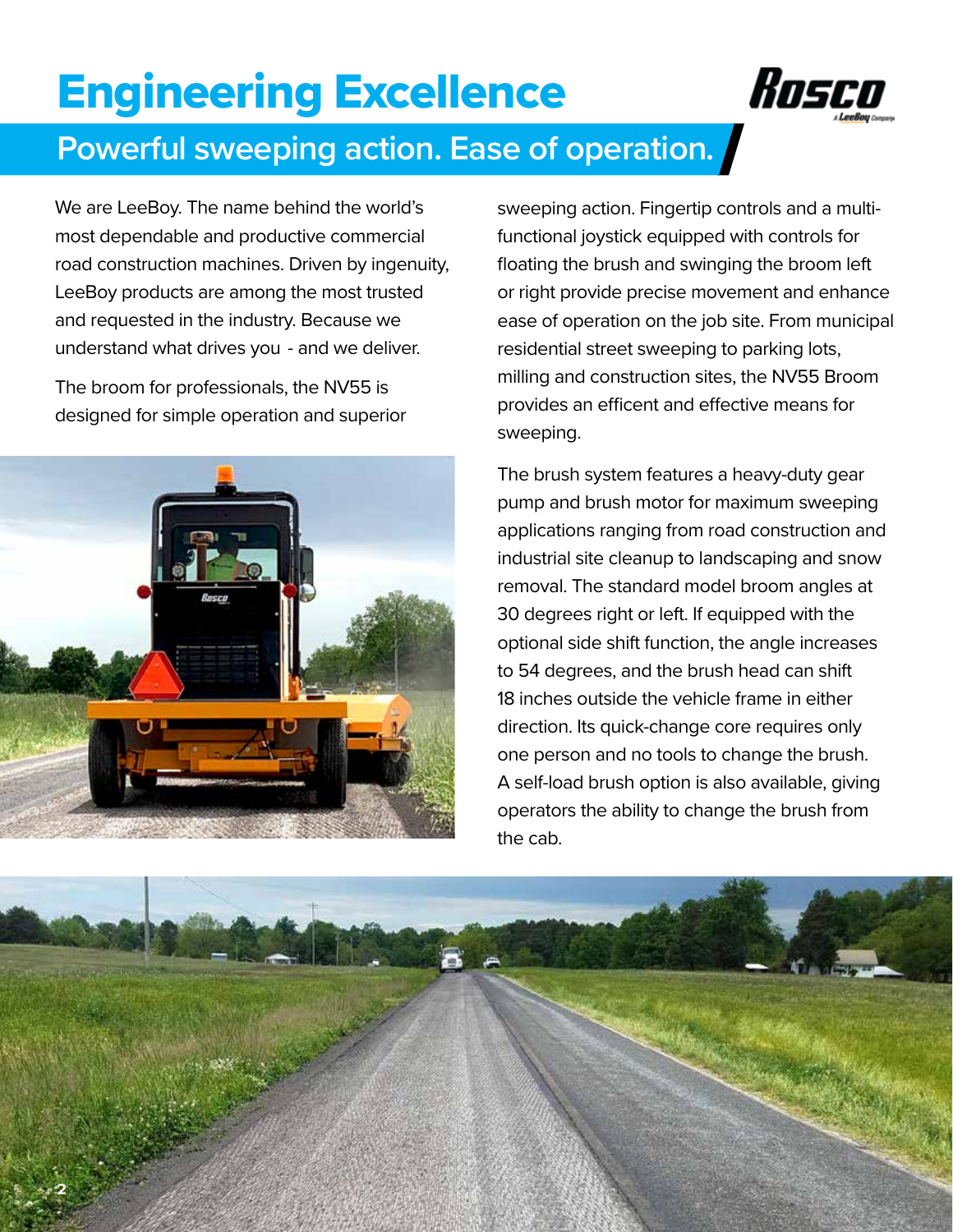

#### Heavy-Duty Steel Brush Frame

The brush frame is built with  $4 \times 4 \times 1/4$  heavy duty steel tubing while the fully enclosed brush cover is built with 11-gauge steel. The NV55 Broom features a quick-change brush core system with a single swing arm for easily changing the brush - no tools needed.



#### Hatz 74HP Engine

The Rosco NV55 Broom is powered by a fourcylinder, turbo-charged diesel engine with 74 HP to drive the hydraulic auxiliary pumps for steering and broom control. Requiring no DEF, the engine performs at 2500 RPMs with peak torque at 184 ft lb @ 1600 RPMs and displacement at 119 cu in.



#### Heavy-Duty Steel Engine Cover

The engine compartment is built with heavy-duty, 11-gauge steel to protect the engine and other components. Large, lockable engine access doors, one on each side, allow easy access for all regular service items.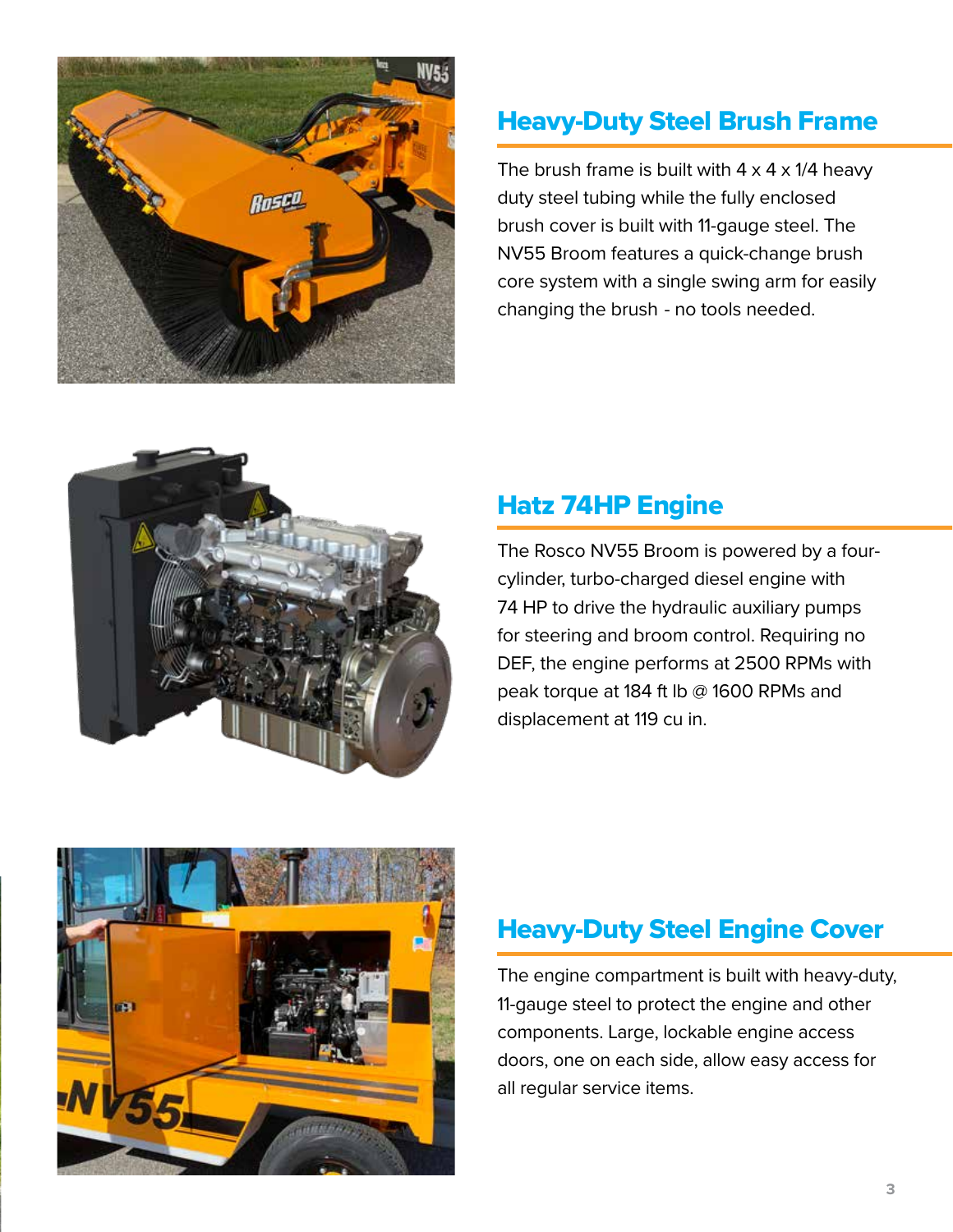# Ergonomic Cab Comfort



### **Stylish, sleek design - improved visibility.**

From municipal residential street sweeping to parking lots, milling and construction sites, the NV55 Broom provides an efficent and effective means for sweeping.

Equipped with ROPS (Roll Over Protection System), operators enjoy stylish cab comfort, fingertip controls and ease of operation.

The fully-enclosed cab features a suspension seat with armrest and tilt steering column for operator comfort, with optional climate controls for even more cab comfort. Its wraparound windows allow unlimited visibility.

Various controls and a joystick equipped with controls for floating the brush and swinging the broom left or right enhance efficiency and ease of operation on the job site. Brush speed and down pressure controls give operators more control, while the optional forward and reverse brush rotation feature provides even more flexibility. The multi-functional PV380 digital display unit on the control panel features tachometer, fuel gauge, oil pressure gauge, coolant temperature, voltmeter and hour meter, along with service reminders or fault conditions.

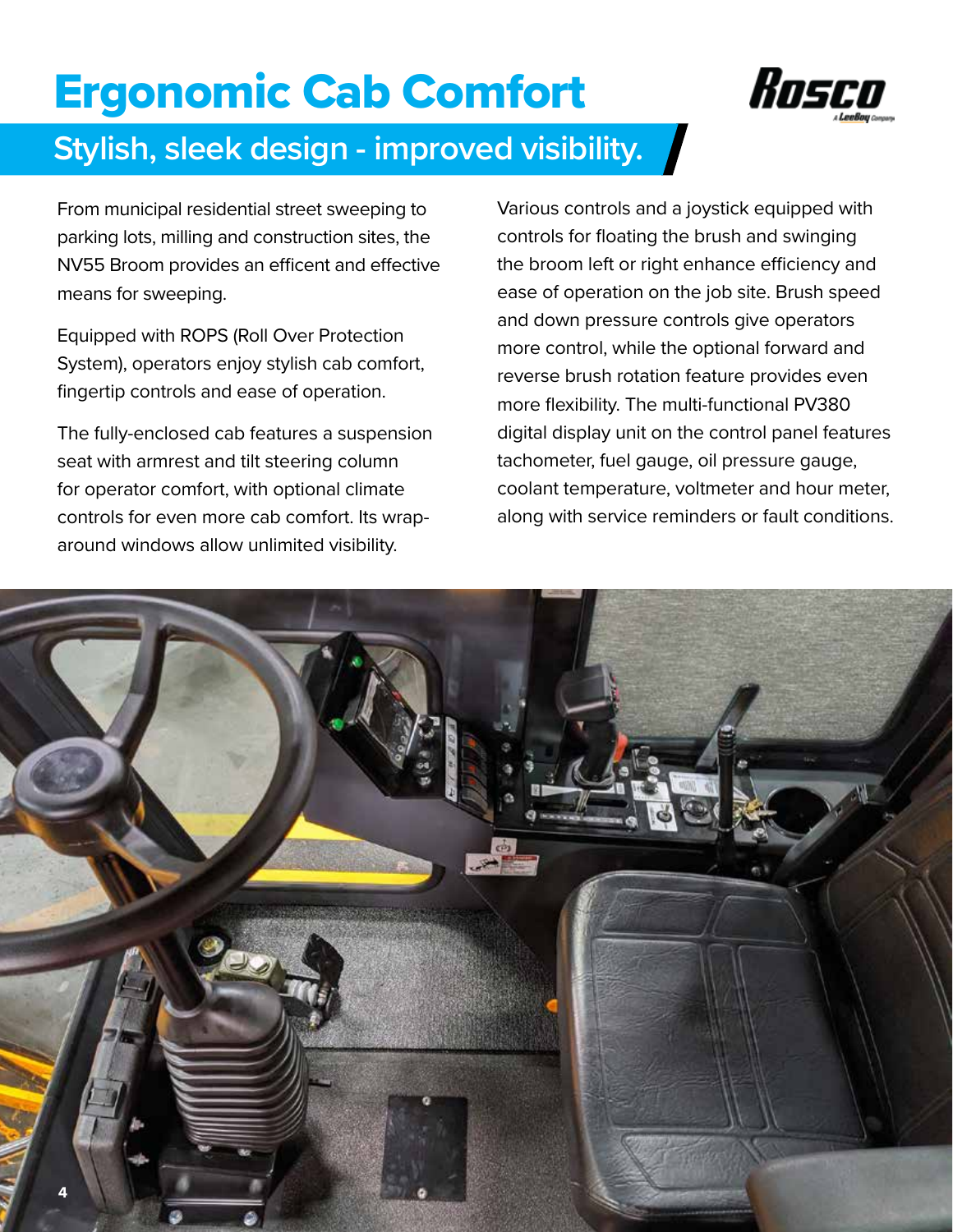

#### High Visibility Cab

The NV55 Broom features full width front window, dual west coast mirrors, dual convex safety mirrors, and a center rear-view mirror. Its wrap-around windows provide superior operator visibility in all directions. An optional rear windshield wiper and washer are also available.



#### Sliding Glass Window

The NV55 cab features a sliding glass window on the right side, enabling operators to open for communication with crew as needed. The durable, tinted windows help prevent glare for additional operator safety and comfort.



#### Operator Comfort

The NV55 Broom comes standard with a tilt steering column and adjustable suspension seat with arm rest, safety belt and 12V outlet. Cab options include AC/heat, back-up camera with color display, telescoping steering column, foot pedal transmission (forward/neutral/reverse) and FM radio/CD player/Bluetooth.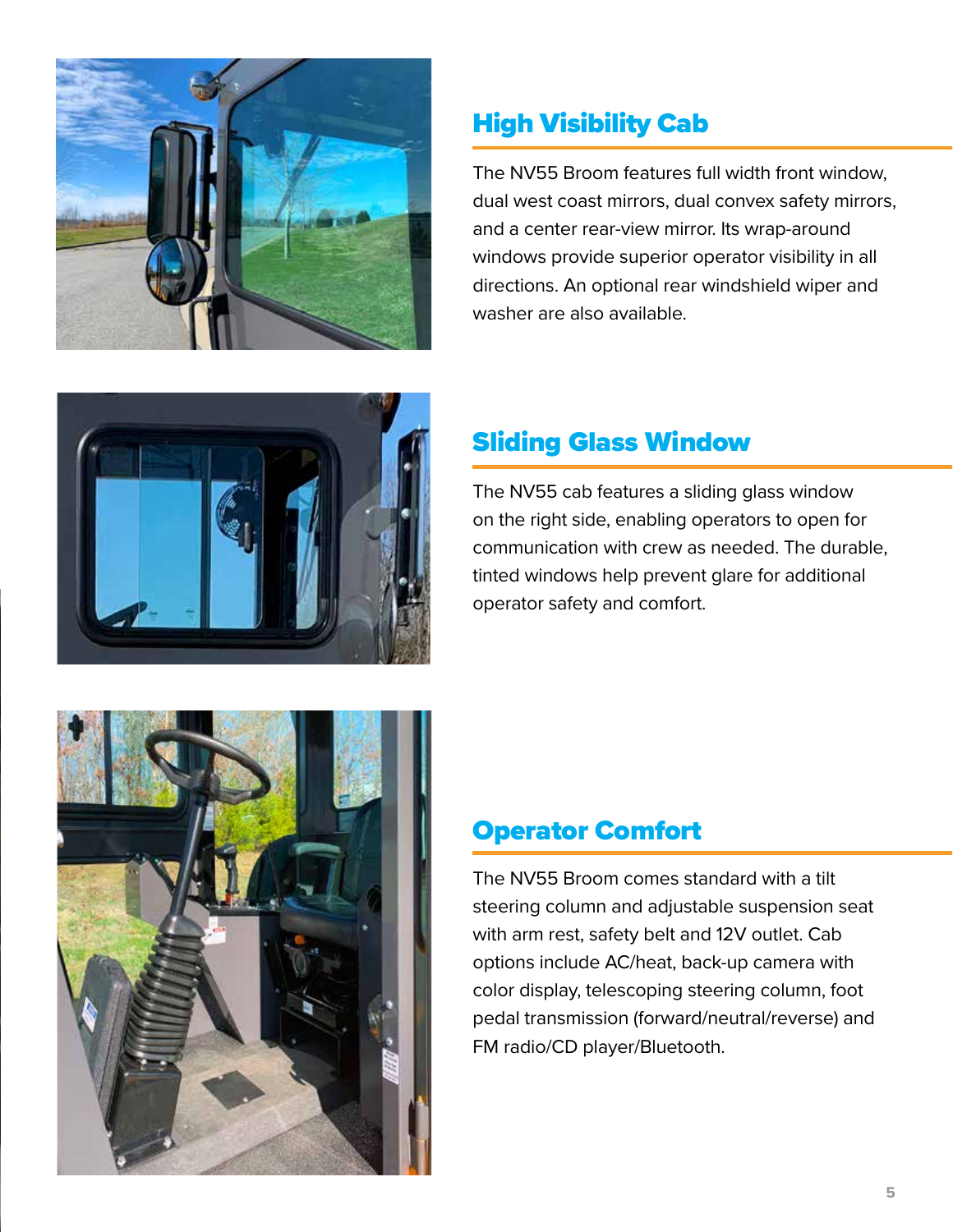## Supreme Sweeping Ability



### **Options for more power and cab comfort.**

The Rosco NV55 Broom features exceptional broom control and functionality. The broom is easy to operate for drivers of all experience levels. Because the NV55 can clean large surfaces quickly and efficiently due to its bristle rotation and ability to angle and adjust the brush-down force, it is perfect for a variety of construction, industrial and landscaping applications. A variety of options are available that can elevate its sweeping process to new heights.

The side-shift option is especially useful for sweeping materials to the side or away from curbs, walls or other stationary obstacles. The side shift option is also advantageous for milling road construction projects as it prevents tires from scrubbing as it windrows the millings, sweeping the entire width of the cut in one pass.

For especially dusty conditions, equip your NV55 Broom with the Dust Suppression System for wetting the surface while sweeping in areas where dust and dirt is problematic. Adding the Cab Air Quality Kit to filter harmful toxins from entering the cab while sweeping enhances operator health and comfort. Available for those who prefer, is the optional forward and reverse foot pedal in lieu of joystick transmission control. The optional telescoping steering column coupled with the standard tilt column and adjustable suspension seat adds maximum cab comfort on the job. Add a back-up camera option for excellent rear viewing.

Additional options include cab heat/AC, multiple brush core choices, spare tire with mount, forward and reverse brush rotation, and cab sound system (radio/CD player) with Bluetooth.

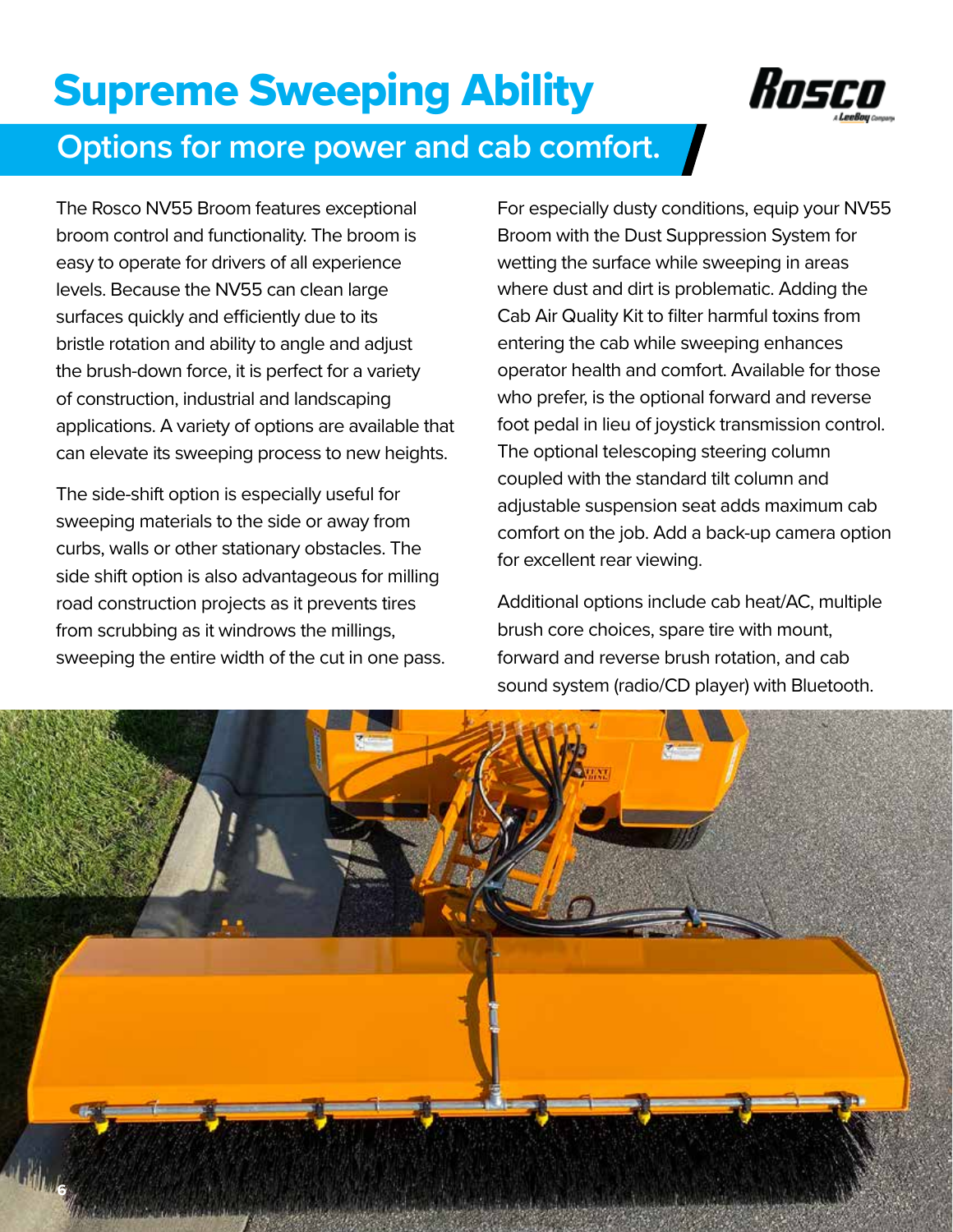







#### Best in Class Side-Shift

The side-shift option adds even more reach and maneuverability to sweep outside the front tires up to 18 inches to either side, away from the machine body. The side-shift option keeps your tires away from the milling cut and off the curbs while sweeping, with angles up to 54 degrees–the largest capability on the market at an economical cost.

#### More Cab Options

The Telescoping Steering column option allows you to tilt the steering column and adjust your steering wheel for a more comfortable ride. Adding the forward and reverse transmission foot pedal in lieu of the joystick control allows for a broader range of operator driving opportunities.

#### Cab Air Quality

The Cab Air Quality Kit offers the best line of defense for protecting your operators from exposure to harmful dust. The system is rated MERV 16, delivering a powerful pre-cleaner, filter and pressurizer in a compact unit that saves maintenance costs with longer intervals for filter changes - and less wear on the HVAC system.

#### Self-Load Brush

The self-load brush option offers the convenience of discarding a used brush core and reloading a new one in less than one minute. The best benefit of this option is the ability to use different brush lengths. The self-load brush option is available for both standard and side-shift models.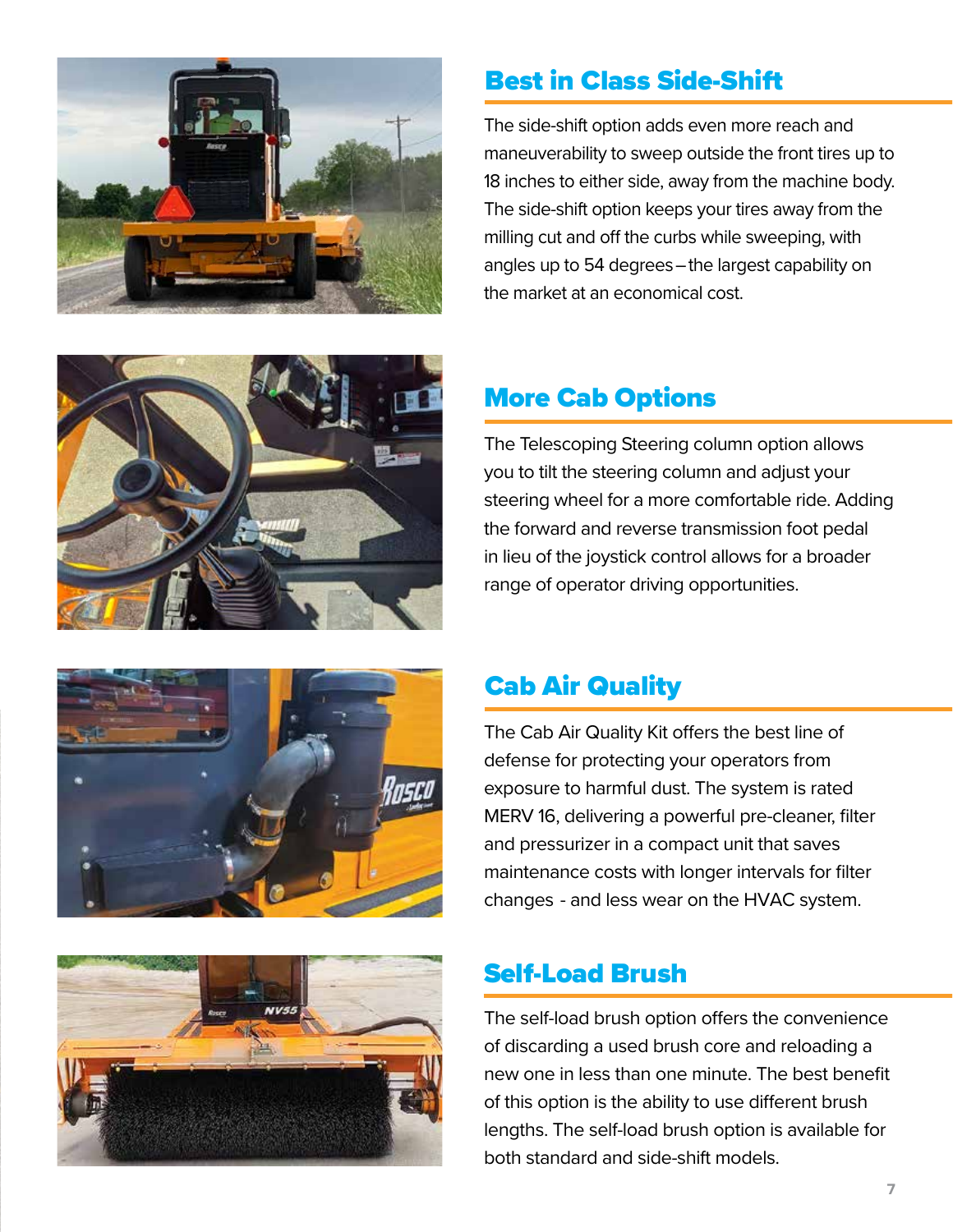# LeeBoy 2 Year Standard Warranty

### **Peace of mind delivered with every machine.**

You work hard–and for all the right reasons: pride, quality, reputation, prosperity. You expect your equipment to work as hard as you do, to be every bit as tough, productive and reliable as you are. Designing features that save service time and money is a big part of the LeeBoy tradition.







#### Brush Speed, Down Pressure

Standard features include brush speed and brush down pressure controls on the control panel. These features allow operators to optimize the sweeping pattern.

#### Exceptional Turning Radius

A variable displacement two-speed pump provides power to a fixed displacement motor that drives the front axle. The NV55 Broom encompasses a world-class turning radius - rear steering allows for quick changes in direction and the maneuvering of tight corners for efficient sweeping.



#### Quick Change Brush Core

Zero tools are needed to change the brush core. Simply pull the cover release clasps on each side, open and swing out the brush arm. Slide out the old brush, slide in the new and lock back into place. In only minutes you can be back at the controls, ready to finish the job.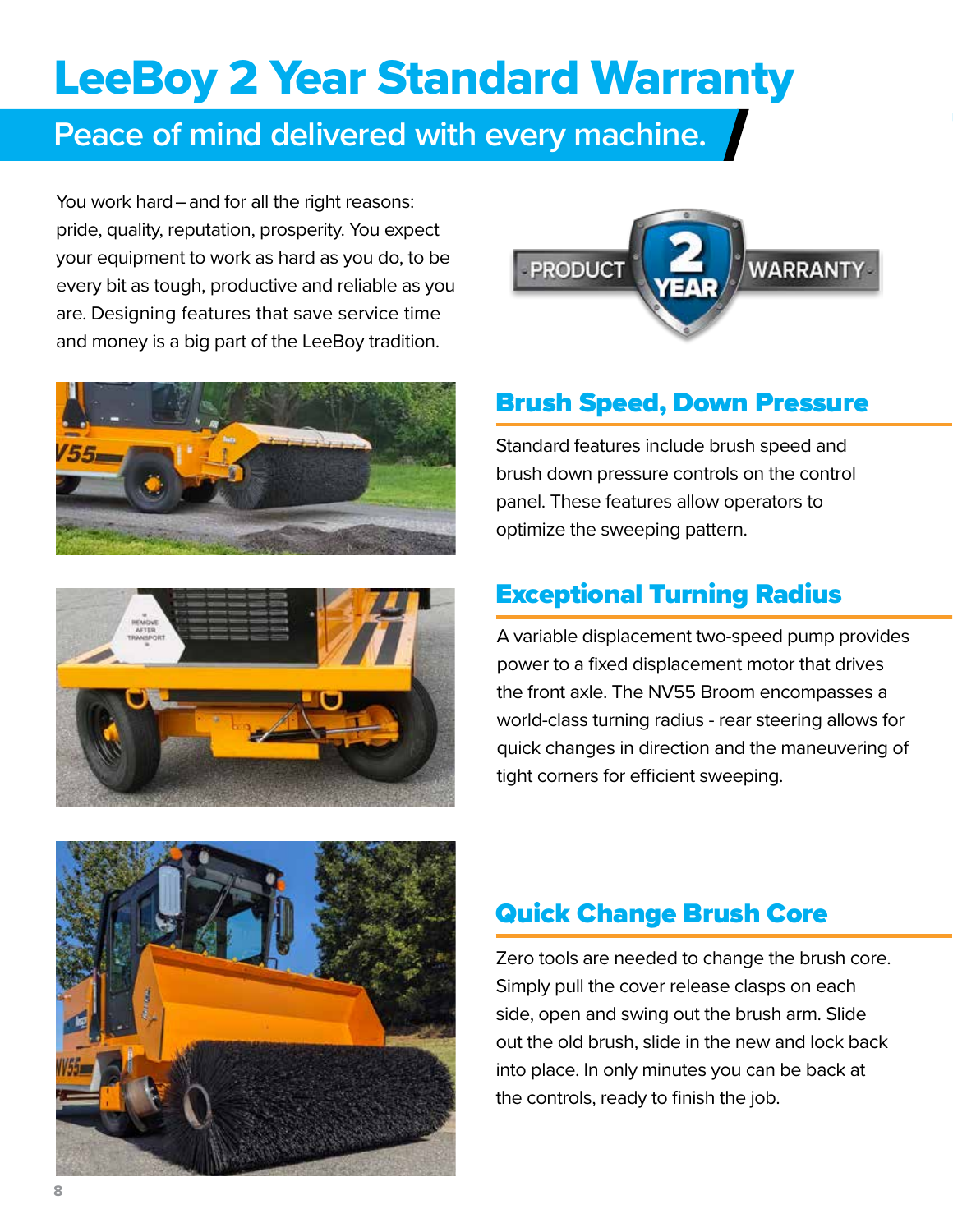## NV55 Broom

## **Product Specifications**



| <b>Dimensions</b>                     | - Length: 15.6' (4.73 m)<br>- Width: 7' 9" (2.36 m) Not Tilted<br>- Height: 9'1" (2.76 m)<br>- Wheelbase: 7' (2.2 m)<br>- Turning Radius: 4'2" (1.274 m)<br>- Total Weight: 6900 lbs. (3129 kg) w/water |
|---------------------------------------|---------------------------------------------------------------------------------------------------------------------------------------------------------------------------------------------------------|
| <b>Engine</b>                         | - Hatz Diesel, 74 HP (55 kW)                                                                                                                                                                            |
| <b>Capacities</b>                     | - Fuel: 30 gallons (114 L)<br>- Hydraulic Reservoir: 25 gallons (94.6 L)                                                                                                                                |
| <b>Transmission</b>                   | - Hydrostatic Drive<br>- Speed infinitely variable<br>Low Speed: 0 - 12 mph (0 - 19 kph)<br>High Speed: 0 - 22 mph (0 - 35 kph)                                                                         |
| <b>Front Axle</b>                     | - Heavy-duty, limited slip differential<br>- T225 x 75-15R Tires, Load Range E<br>-4 Steel-Disc Rim 15" x 6"                                                                                            |
| <b>Rear Axle</b>                      | - Heavy-Duty Truck, oscillating                                                                                                                                                                         |
| <b>Brakes</b>                         | - Two-Wheel, wet disk type<br>- Hand-operated park brake<br>- Foot-operated de-stroke braking of the<br>hydrostatic drive                                                                               |
| <b>Heavy-Duty</b><br><b>Hydraulic</b> | - Two separate circuits--one for travel and<br>one for brush control/power steering.                                                                                                                    |
| <b>Controls</b>                       | - PV380 Digital Display<br>- Oil pressure, water temperature, voltmeter,<br>tachometer, hour meter, fuel gauge                                                                                          |
| <b>Brush Frame</b>                    | - 7' 6" (2.28 m) x 32" (.81 m) diameter poly tube<br>- Sweep Angle: 30° left or right (Standard)<br>50° left or right (Side-Shift Option)<br>- Heavy-duty 11 gauge steel brush cover with               |

4 x 4 x 1/4 steel tube brush frame

| Brush                                      | - Joystick controlled<br>- Variable down pressure and speed control<br>- Quick-change design allows operator to<br>change brush core quickly without tools<br>- Drive mechanism consists of direct<br>hydraulic motor enclosed in brush core                                                                                                                                                                                                                                                                                                                                                                                                                                   |
|--------------------------------------------|--------------------------------------------------------------------------------------------------------------------------------------------------------------------------------------------------------------------------------------------------------------------------------------------------------------------------------------------------------------------------------------------------------------------------------------------------------------------------------------------------------------------------------------------------------------------------------------------------------------------------------------------------------------------------------|
| Additional<br>Standard<br><b>Equipment</b> | - Fully enclosed cab with ROPS<br>- Suspension seat with armrest and safety<br>belt, sliding window, horn, dome light,<br>defroster fan, 12V outlet, e-stop, cup holder<br>- Tilt steering column<br>- Dual West Coast & 2 convex safety mirrors<br>- LED headlights, stop, turn, tail lights, rear<br>working lights and amber strobe light<br>- 2-Year Warranty                                                                                                                                                                                                                                                                                                              |
| <b>Optional</b><br><b>Equipment</b>        | - Side-Shift brush head, 18", right and left<br>- Cab air filtration and pressure monitor<br>system (MERV 16 rated)<br>- Air Conditioner and Heat<br>- Dust Suppression System: Two 75-gallon<br>(283 L) water tanks and spraying system<br>- Combination poly wafers (in lieu of<br>poly tube)<br>- Combination poly-steel wafers (in lieu of<br>poly tube)<br>- Forward/Reverse brush rotation<br>- Telescoping steering column<br>- Foot pedal (Forward/Neutral/Reverse)<br>- Front windshield washer (wiper is standard)<br>- Rear wiper and washer<br>- Spare tire and mount<br>- Back-Up reverse camera with in-cab<br>color display<br>- Radio/CD/Bluetooth cab install |

- Other options available, visit LeeBoy.com